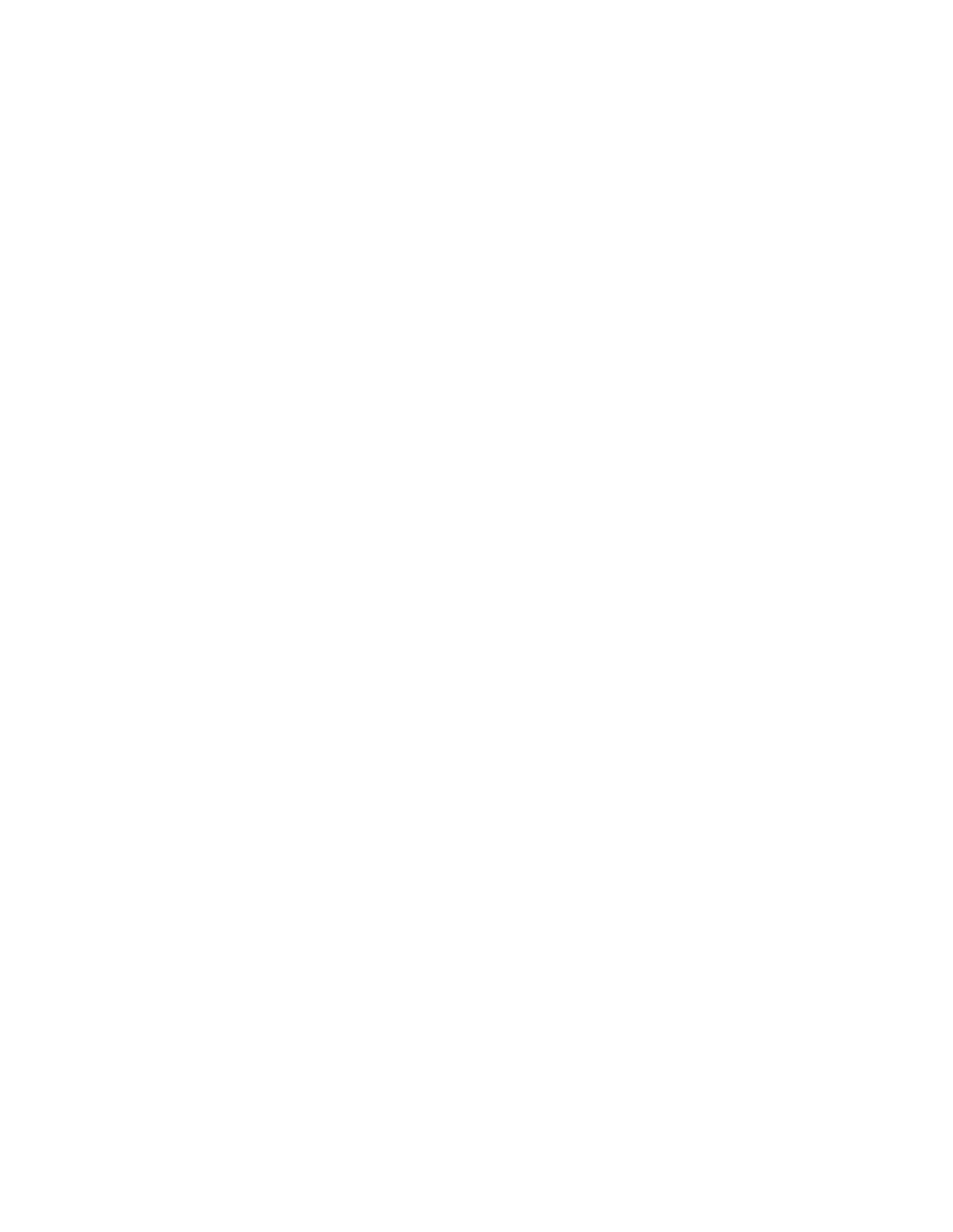

# TEAM ALIGNMENT SURVEY™

#### **Introduction**

Trust is clearly an essential foundation for effective teamwork. It is equally important, however, for the team to be in alignment on the direction in which it is going and on the outcomes it is aiming to achieve.

These are indeed the two essential underlying factors determining team success: **trust** and **alignment.**

It may seem like common sense that team alignment is essential for teamwork, yet there are so many teams that fail to achieve alignment. Why?

#### There are three key reasons why teams fail to achieve alignment:

- 1. Team members do not understand what alignment really means.
- 2. Teams do not focus on getting into alignment on the two most important things on which they need alignment: Purpose and Values.
- 3. A lack of trust in the team prevents the team from having the robust conversations they need to have to get into alignment.

### **Trust is the Biggest Barrier to Achieving Alignment**

Over thirty years of research conducted by Intégro Leadership Institute on hundreds of teams around the world clearly shows that teams that lack alignment also suffer from a low level of trust. For that reason, we designed the Team Alignment Survey to measure both the level of trust within the team and the degree to which team members are in alignment.

Most people are trustworthy, honest, ethical people who come to work with the intention of making a positive contribution. So naturally they assume they will be trusted. However, the reality is that trust in many teams is low, despite the fact that the team members are predominantly trustworthy.

Being trustworthy on its own does not build trust. Behavior builds trust. Our research has identified four specific behaviors that must be present for trust to be developed and sustained:

| <b>Acceptance</b>  | Accepting people for who they are; being non-judgmental                       |
|--------------------|-------------------------------------------------------------------------------|
| <b>Openness</b>    | Being willing to listen to other's ideas and to share your ideas and opinions |
| <b>Congruence</b>  | Practicing what you preach and saying what you really mean                    |
| <b>Reliability</b> | Doing what you say you will do                                                |

Our research also shows that most people find it difficult to do at least one of these – even though they might be naturally strong in others. As a result, trust can easily break down between trustworthy people.

#### **"Trust lies at the heart of a functioning, cohesive team.**

#### **Without it, teamwork is all but impossible."**

*The Five Dysfunctions of a Team –* Patrick Lencioni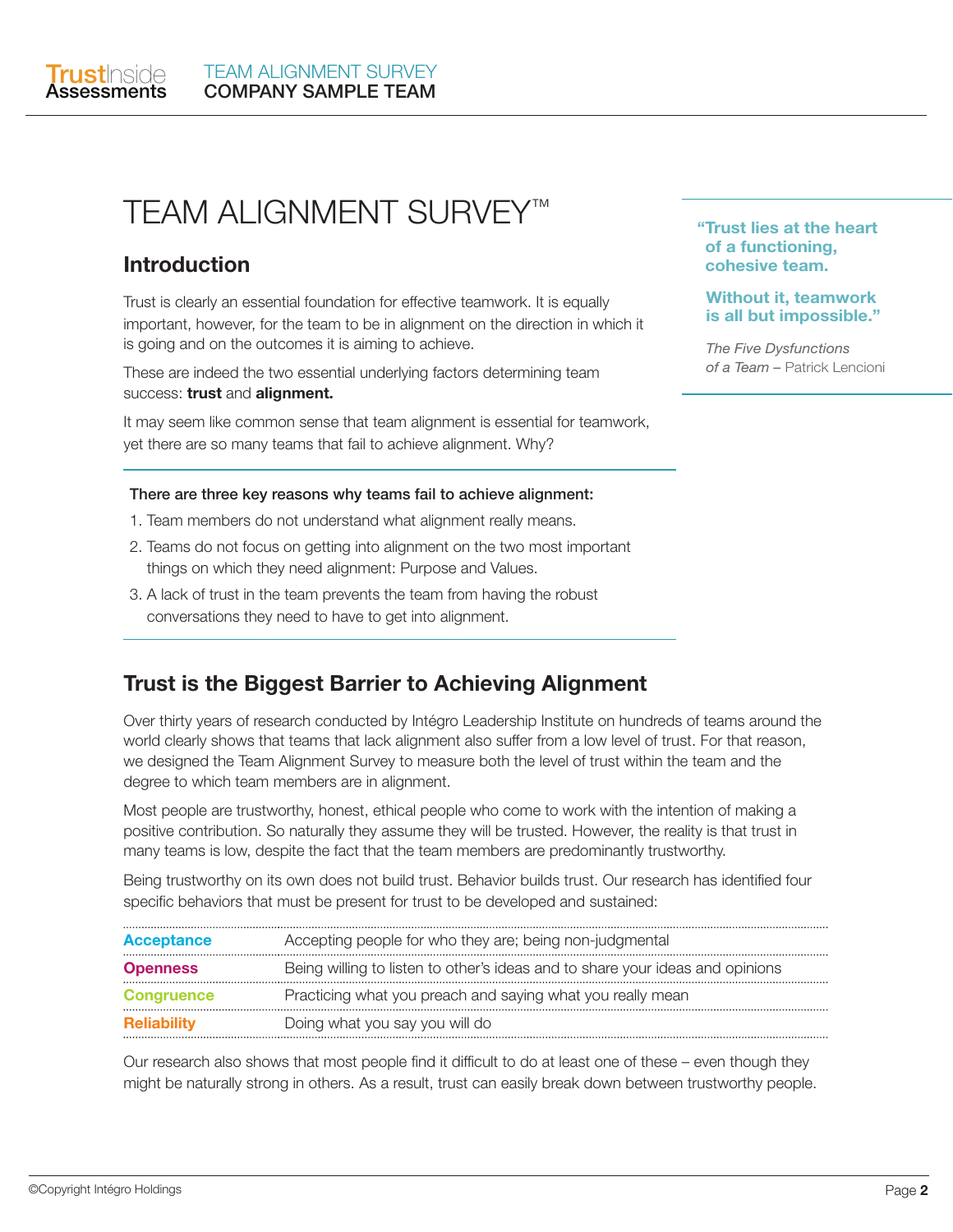

# **SECTION 1** TEAM ALIGNMENT REPORT

The Team Alignment Report measures the degree to which team members are in alignment on the six factors required for alignment: Purpose, Values, Vision, Goals, Priorities, and Roles.

### **Factors for Alignment**

These are the six factors on which team members need to be aligned:

- **1. Purpose:** the reason the team exists.
- **2. Values:** the standards or guiding principles by which the team must operate.
- **3. Vision:** a clearly defined picture of what the team aspires to be at a particular point in time in the future.
- **4. Goals:** what the team needs to achieve in the shorter term to achieve the vision.
- **5. Priorities:** what are the most important things the team needs to focus on to achieve their goals.
- **6. Roles:** what each team member must do to achieve the vision and goals.

#### There are two parts to alignment that need to be measured:

**Clarity:** how clear each individual believes the team is on its purpose, values, vision, goals, priorities and roles.

**Approval:** to what degree each individual approves of the team's purpose, values, vision, goals, priorities, and roles

**Clarity:** it is important to understand the difference here between what we are measuring on clarity and approval. Clarity scores measure each team member's perception of clarity in the team as a whole, not among individual team members.

It is quite possible that an individual, the team leader for example, may be very clear on the vision for the team, but believes that the team is very unclear about that vision. He or she may not have discussed it with the team.

**Approval:** these scores are measuring the individual's personal approval. So you can have a high personal approval score combined with a low clarity score on the graph, indicating that this person is clear about that item and approves of it, but believes that the team is very unclear about it.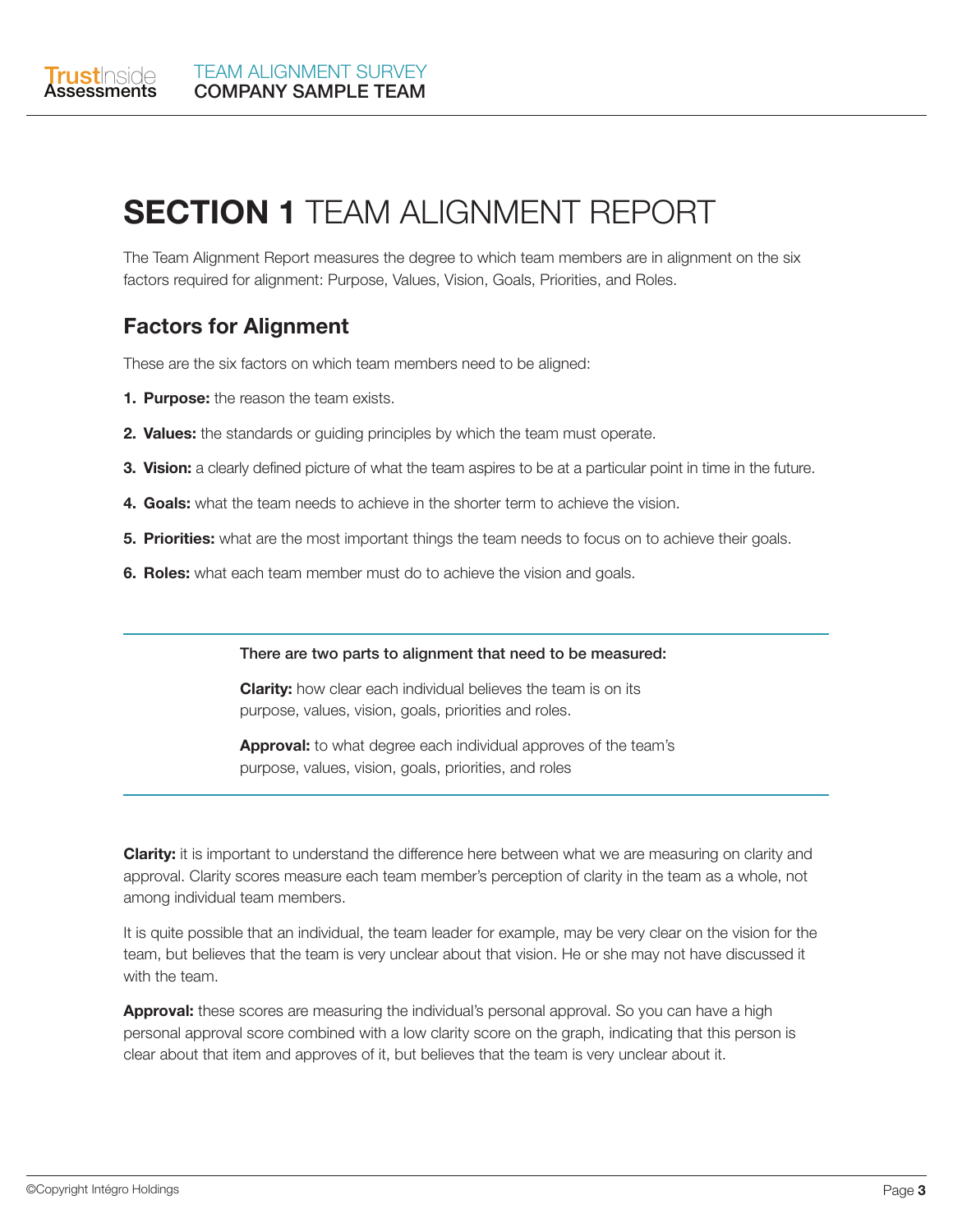



#### **How to Read and Interpret the Graph**

This graph shows the average scores for your team on both **Clarity** and **Approval** for each of the six areas being measured. Clarity scores represent team members perceptions of the degree to which they think the team is clear. Approval scores represent team members' personal approval. The graphs on the following three pages show the actual scores on a six point scale, along with an overall Team Score shown as a percentage.

**Interpretation:** Clarity scores reflect the degree to which the team has communicated openly enough to ensure a high degree of clarity on each area. Putting purpose, values and vision statements in writing does not ensure they are clear to all team members. An investment in time to discuss and ask questions is necessary to ensure a high degree of clarity. Team members cannot approve of or be committed to these six critical factors unless they are really clear on what each is about.

Approval scores reflect the degree to which team members are committed to each area. Low levels of approval indicate that team members have not had the opportunity to voice their concerns or disapproval, or if they have, they have not been heard. Low scores for approval may also be an indication of a low level of trust, indicating that team members feel it is not safe to voice their disapproval.

When looking at the scores for each of the factors above, it may be helpful to ask the following questions:

- 1. Which factors does your team most need to increase clarity on?
- 2. Which factors do you, personally, least approve of and what needs to change for you to be fully supportive?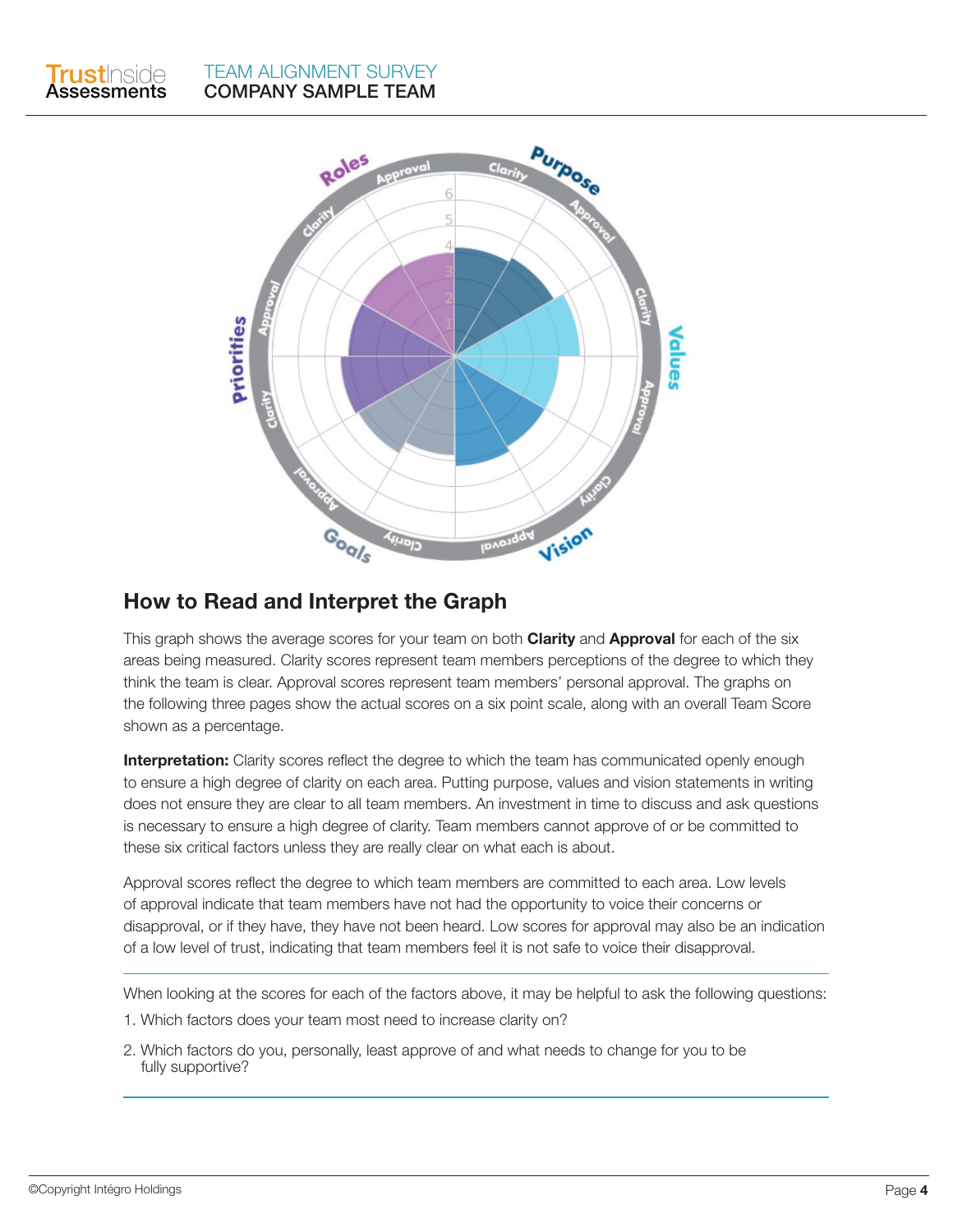



**Clarity** scores indicate the degree to which the team has a clear idea about why they exist and that team members know what is expected of them.

**Approval** scores indicate that for the most part, the team has its priorities in order and team members believe they are providing a vital service to the organization.



# *Values*

**Clarity** scores indicate the degree to which the team operates by a clearly defined set of values and that members of the team demonstrate a clear understanding of their values through their behavior.

**Approval** scores measure team member's approval of the actual values the team operates by: that the values they operate by help them get the job done.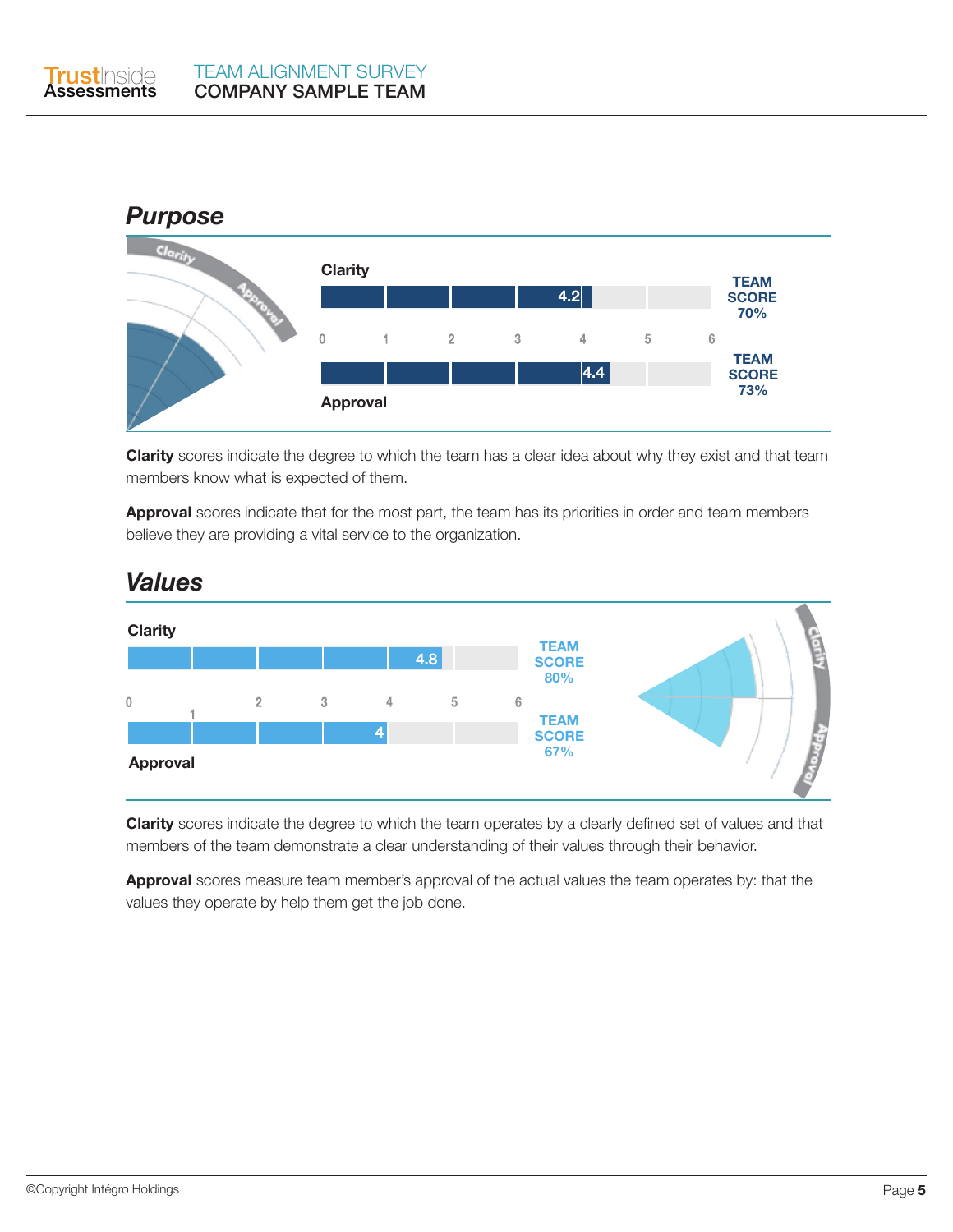

**Clarity** scores reflect the degree to which the team is moving together in the same direction and has a coherent plan for achieving the vision.

**Approval** scores show the degree to which team members like the direction the team is going in and believe that the strategies they have in place will ensure they achieve their vision.



**Clarity** scores indicate the degree to which the team clearly understands what they need to achieve and team members have the information they need to set priorities.

**Approval** scores show the degree to which team members believe the team and individual goals are realistic and that if everybody does his or her job, the team can consistently achieve its goals.

# *Goals*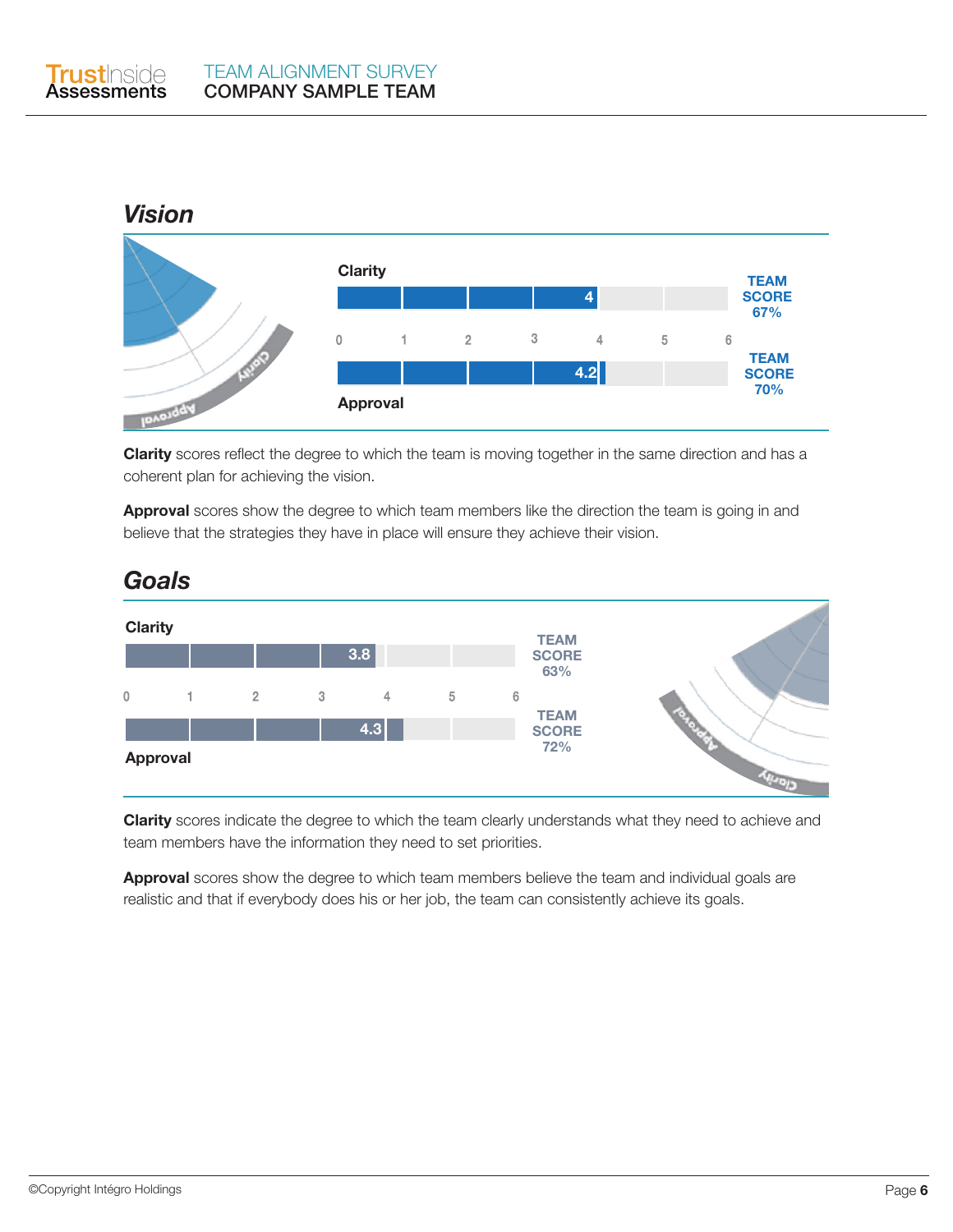

### *Priorities*



**Clarity** scores indicate the degree to which team members understand the team's priorities and that team members are made aware of any changes to priorities and the reasons for the change.

**Approval** scores show the degree to which team members believe that most of the time the team is focused on the right priorities and that the way the team establishes priorities works quite well.



# *Roles*

**Clarity** scores reflect the degree to which team members know who to go to in order to get something done and that they understand what is expected of them in their respective roles.

**Approval** scores show the degree to which team members believe the team has the right people in the right roles and that team members' areas of responsibility are big enough, yet not too big.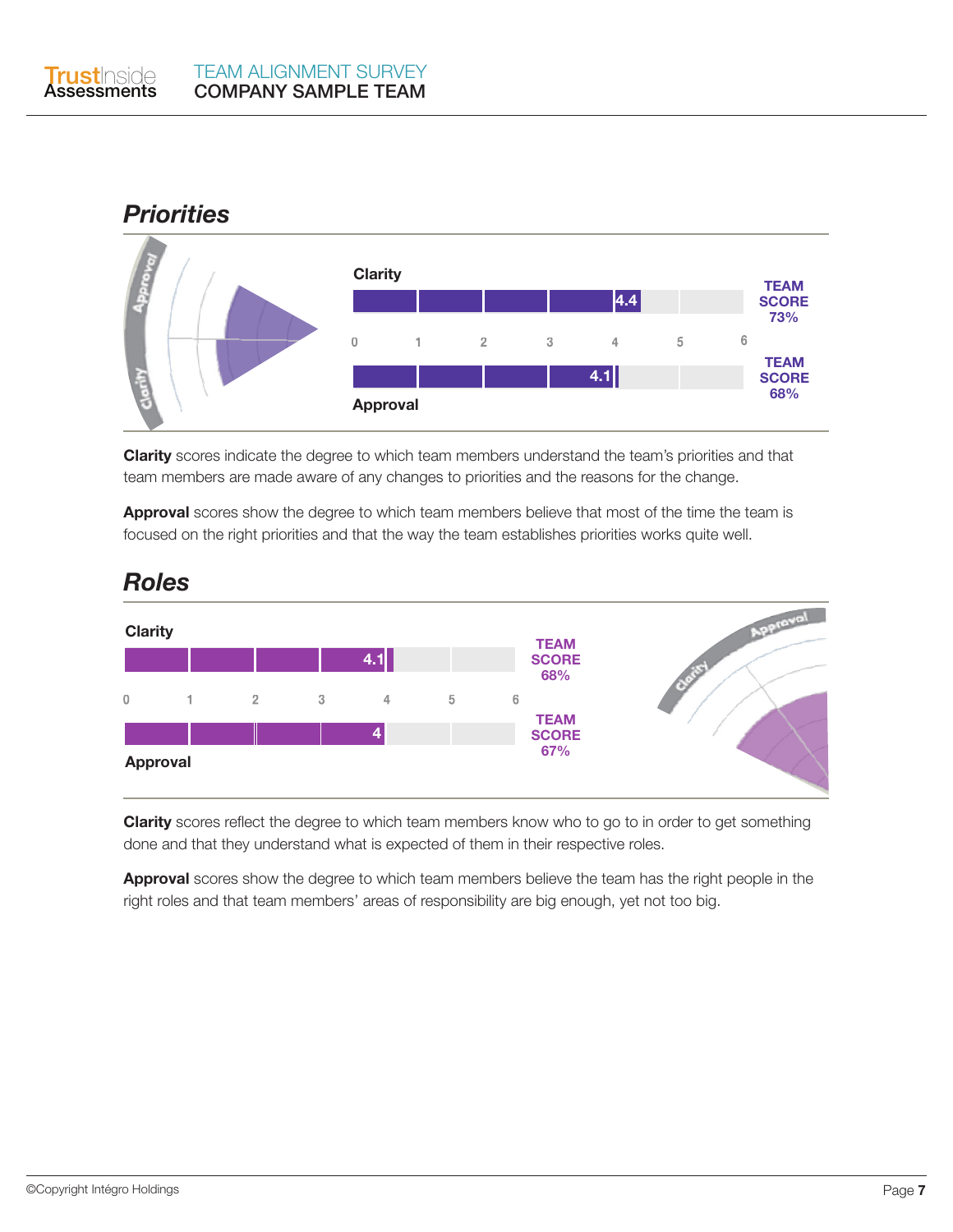

## **Team Alignment Frequency Scores**

The following pages show the frequency scores of the number of people who responded to each choice.

|                                                                                           | Disagree<br>Strongly | Disagree       | Somewhat<br>Disagree | Somewhat<br>Agree | Agree          | Strongly<br>Agree |
|-------------------------------------------------------------------------------------------|----------------------|----------------|----------------------|-------------------|----------------|-------------------|
| <b>Purpose - Clarity</b>                                                                  |                      |                |                      |                   |                |                   |
| Our team has a clear idea of why we exist.                                                | 1                    | 1              | $\mathbf{1}$         | $\Omega$          | 4              | 3                 |
| Our team knows what is expected of us.                                                    | 1                    | $\overline{2}$ | $\Omega$             | $\overline{2}$    | 4              | 1                 |
| <b>Purpose - Approval</b>                                                                 |                      |                |                      |                   |                |                   |
| For the most part, our team has its priorities in order.                                  | 1                    | $\mathbf{1}$   | $\Omega$             | 4                 | 3              | 1                 |
| Our team is contributing real value to the organization.                                  | $\mathcal{O}$        | $\mathbf{1}$   | $\Omega$             | 3                 | 3              | 3                 |
| <b>Values - Clarity</b>                                                                   |                      |                |                      |                   |                |                   |
| We operate by a clearly defined set of values.                                            | 0                    | 1              | $\mathbf{1}$         | 1                 | 5              | 2                 |
| People in our team demonstrate a clear understanding of<br>values through their behavior. | $\overline{O}$       | 1              | $\overline{0}$       | $\overline{2}$    | 3              | 4                 |
| <b>Values - Approval</b>                                                                  |                      |                |                      |                   |                |                   |
| For the most part, the values we operate by help us get our<br>jobs done.                 | 1                    | 1              | $\mathbf 0$          | 5                 | 3              | 0                 |
| I personally agree with the basic principles our<br>team operates by.                     | $\mathbf 1$          | $\mathbf 0$    | $\mathbf{1}$         | $\overline{4}$    | $\overline{2}$ | $\overline{2}$    |
| <b>Vision - Clarity</b>                                                                   |                      |                |                      |                   |                |                   |
| Our team is moving together in the same direction.                                        | 0                    | 1              | $\overline{2}$       | $\overline{2}$    | 3              | $\overline{2}$    |
| Our team has a coherent plan for achieving our vision.                                    | $\overline{2}$       | 1              | $\mathbf{1}$         | 1                 | 5              | 0                 |
| <b>Vision - Approval</b>                                                                  |                      |                |                      |                   |                |                   |
| I like the direction this team is going in.                                               | 1                    | $\overline{0}$ | 0                    | 3                 | 4              | 2                 |
| The strategies we have in place will ensure we achieve<br>our vision.                     | 1                    | $\mathbf{1}$   | $\mathbf{1}$         | 4                 | $\mathbf{1}$   | $\overline{2}$    |
| <b>Goals - Clarity</b>                                                                    |                      |                |                      |                   |                |                   |
| Our team clearly understands what we need to achieve.                                     | 0                    | 2              | $\mathbf{1}$         | 1                 | 5              | 1                 |
| Team members have the information they need to<br>set priorities.                         | 1                    | $\overline{2}$ | $\mathfrak{D}$       | $\overline{2}$    | 3              | $\Omega$          |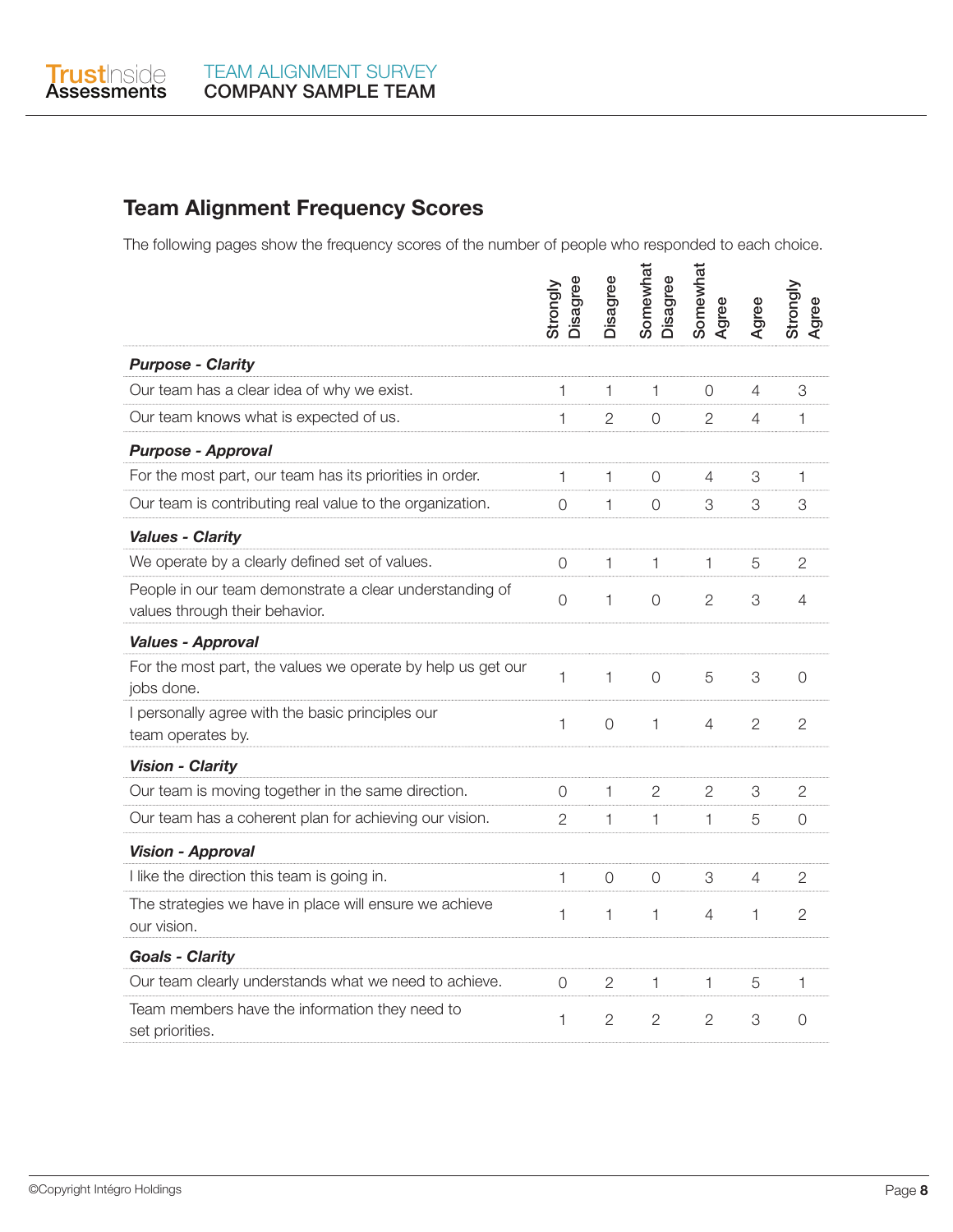

|                                                                                                     | Disagree<br>Strongly | Disagree       | Somewhat<br>Disagree | Somewhat<br>Agree | Agree          | Strongly<br>Agree |
|-----------------------------------------------------------------------------------------------------|----------------------|----------------|----------------------|-------------------|----------------|-------------------|
| <b>Goals - Approval</b>                                                                             |                      |                |                      |                   |                |                   |
| I believe our team goals are achievable.                                                            | $\mathbf{2}$         | 1              | 1                    | 1                 | $\overline{2}$ | 3                 |
| Team goals can be consistently achieved when<br>team members do their job.                          | $\overline{O}$       | $\overline{O}$ | $\mathbf{2}$         | $\overline{2}$    | 3              | 3                 |
| <b>Priorities - Clarity</b>                                                                         |                      |                |                      |                   |                |                   |
| Our team clearly understands what our priorities are.                                               | 1                    | $\Omega$       | $\Omega$             | $\overline{4}$    | 4              | 1                 |
| When priorities change, team members are made aware of<br>the change and the reason for the change. | 1                    | $\overline{O}$ | $\mathbf{1}$         | $\overline{2}$    | $\overline{4}$ | $\overline{2}$    |
| <b>Priorities - Approval</b>                                                                        |                      |                |                      |                   |                |                   |
| I believe that most of the time our team is<br>focused on the right priorities.                     | $\overline{O}$       | $\overline{2}$ | $\mathbf{1}$         | $\overline{2}$    | 5              | $\overline{O}$    |
| The way we establish priorities on our team works<br>quite well.                                    | $\overline{2}$       | $\overline{0}$ | $\overline{0}$       | $\mathbf{2}$      | 5              | 1                 |
| <b>Roles - Clarity</b>                                                                              |                      |                |                      |                   |                |                   |
| The team is clear about the roles and responsibilities<br>of each team member.                      | 1                    | 1              | 1                    | $\Omega$          | 5              | $\overline{2}$    |
| Team members understand what is expected of<br>them in their respective roles.                      | 1                    | $\overline{2}$ | $\mathbf{1}$         | 1                 | 3              | $\overline{2}$    |
| <b>Roles - Approval</b>                                                                             |                      |                |                      |                   |                |                   |
| I believe we have the right people in the right roles.                                              | 1                    | $\overline{O}$ | 3                    | 1                 | $\overline{4}$ | 1                 |
| Each team member has an appropriate amount of<br>responsibilities.                                  | $\overline{2}$       | 1              | 1                    | 1                 | $\overline{2}$ | 3                 |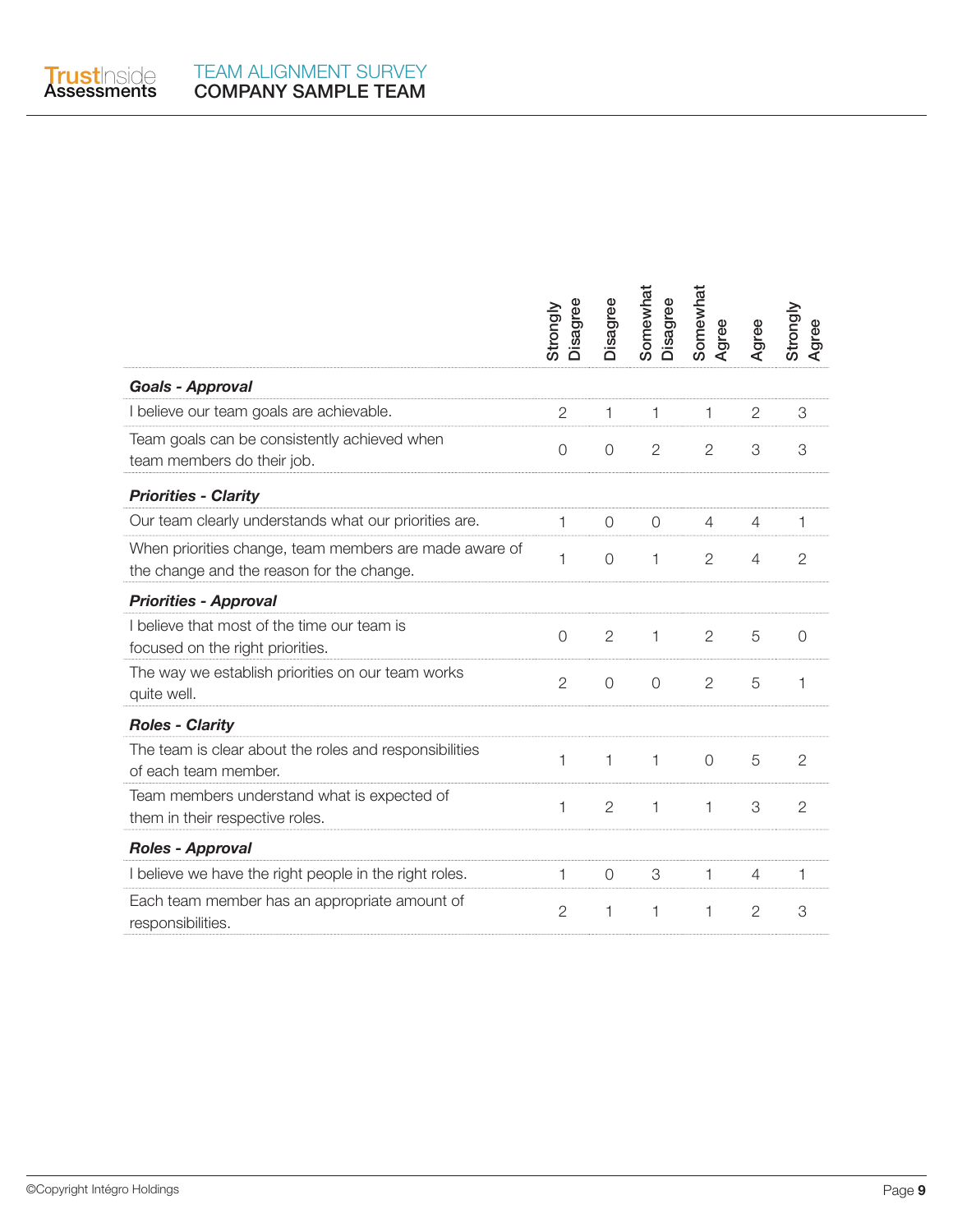

# **SECTION 2** TEAM TRUST REPORT

The Team Trust Report measures the degree to which team members perceive the behaviors that build trust and the values that support them, to be present in the team.

### **Trust is the Foundation of All Relationships**

Relationships are formed as trust develops. When trust diminishes, relationships become more distant, often leading to conflict. Getting team members engaged and committed to the team's purpose, values and vision requires a high level of trust. Team members need to know they can trust their team leader and other members of the team.

## **Being Trustworthy is Not Enough**

Everyone knows that trust is important, but what many people don't understand is that being trustworthy does not necessarily build trust. People make judgments about how trustworthy their colleagues are based on their perception of what they do, not on what they say, or what they intended to do. Because it is behavior that builds trust, team members can be trustworthy, honest and ethical, and yet have other team members not trust them because of differences in behavioral style and different strengths and weaknesses in the behaviors that build trust. To increase effectiveness in building trust, team members need to take personal responsibility for their behavior and understand how it can affect the levels of trust other team members have for them.





### **How to Read and Interpret the Graph**

The shaded area in the graphs on this and the following two pages shows the average scores for all team members' perceptions for each of the eight **Values that Build Trust.** This graph gives an overall picture of the perceived trust level within the team and the graphs on the following two pages show the actual scores on a six point scale, along with an overall Team Score shown as a percentage.

**Interpretation:** The trust level in the team has a significant impact on the effectiveness of communication within the team. High levels of receptivity and disclosure are necessary to create an open honest discussion about the team's purpose, values, vision and goals.

High levels of straightforwardness are necessary to encourage team members to voice their disapproval if they feel the team is on the wrong track. Open, honest communication is essential for teams to perform at their best.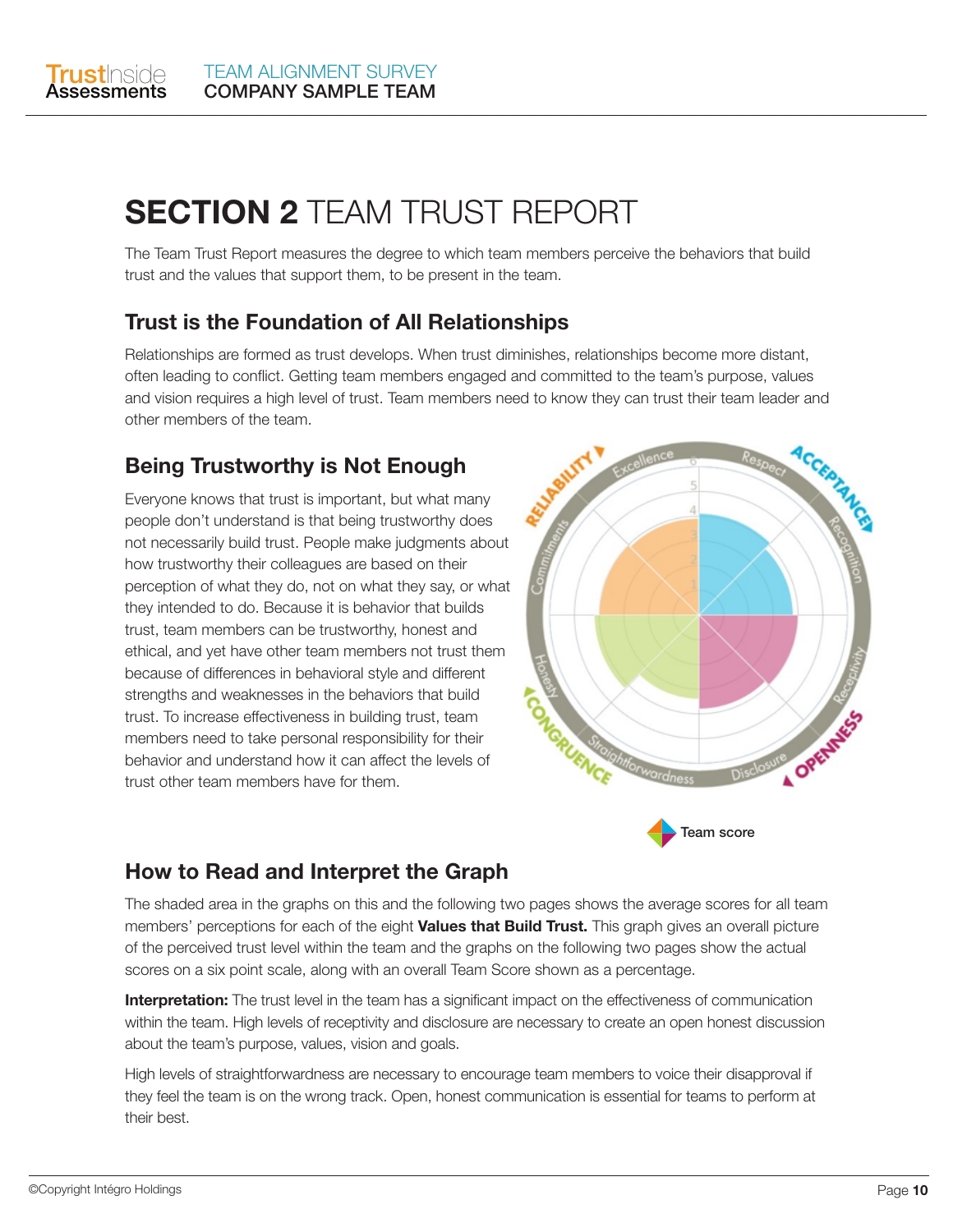

When looking at the scores for each of the items measuring the eight Values that Build Trust, it may be helpful to ask the following questions:

- 1. What does this result say about our teams strengths and weaknesses in building trust?
- 2. Where are the biggest gaps between my self perception and the rest of the team?



All people want to be accepted and respected for who they are, not judged, criticized or made to feel inferior. When others know they are accepted, that what they say or do is not going to be unfairly judged, they can focus on being the best they can be. **Acceptance** eliminates the fear people have about speaking up, about being open and telling the truth. The starting point for increasing **acceptance in your team** is to embrace the values of **respect** and **recognition**. If you want other team members to trust you, look for what you respect about them and let them know through appropriate, genuine recognition.





People trust and respect co-workers more for being open, even if the news is bad. No one likes to be kept in the dark about what is going on. Team members want to know how they are performing and appreciate feedback about their contribution. Are members of your team encouraged to share their ideas, feelings, and concerns? **Openness** engages people; they want to know more about what is going on. When openness is high people are more interested in their work and how well the team is doing.

To increase **openness**, embrace the values of **receptivity** and **disclosure**. Be receptive to what other team members have to say, invite feedback and encourage team members to disclose what is on their minds. At team meetings encourage an open discussion of ideas on how results can be improved.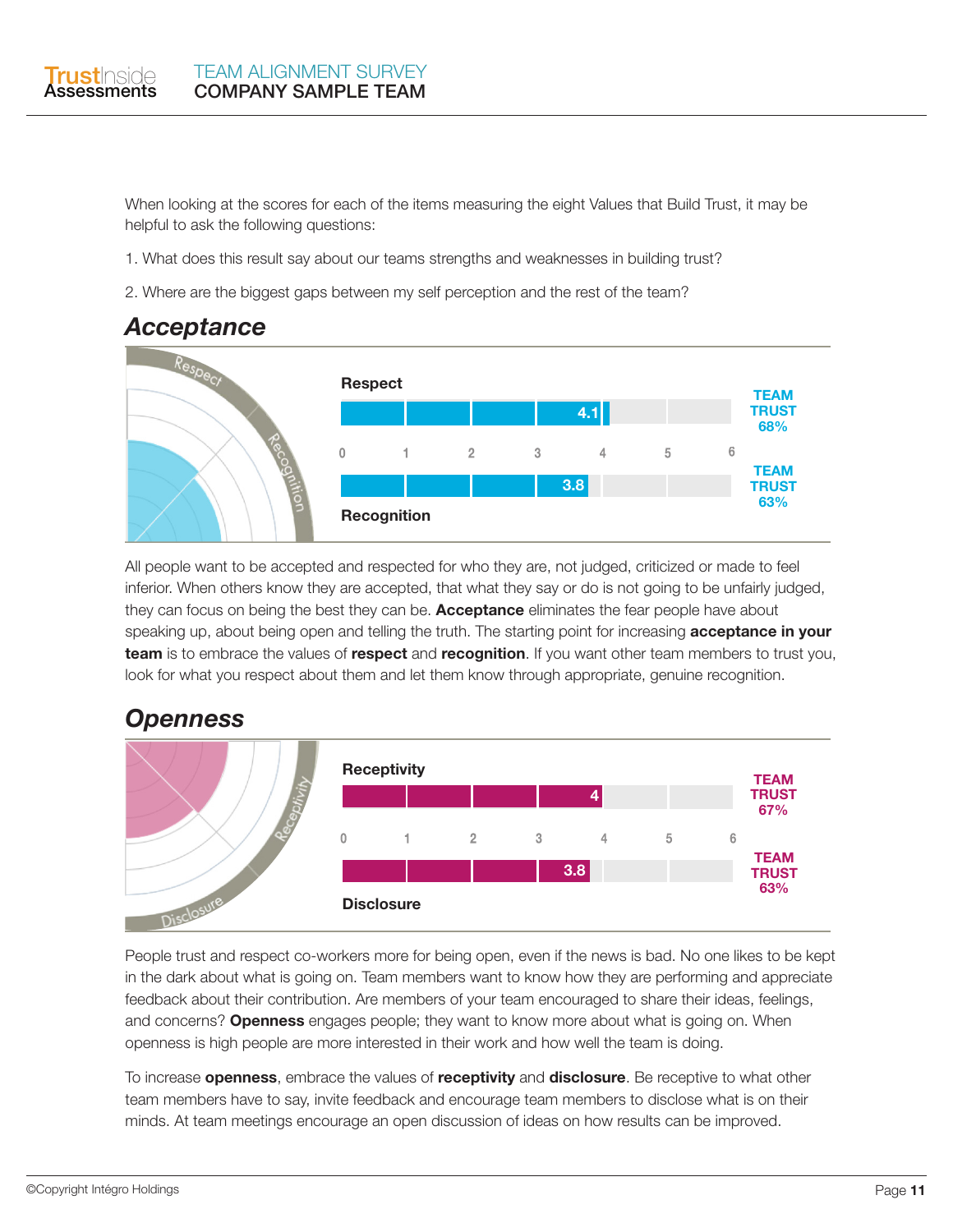

# *Congruence*



**Congruence** *means the same as* – what you say is the same as what you really mean, being straightforward. When people are not straightforward, others tend to pick up on it. They see it in their body language, their facial expressions or in the inconsistency in the tone of their voice. Congruence is also about walking the talk or practicing what you preach. It is about principles, being honest and ethical. It is through your congruent behavior that others learn about your honesty and integrity.

To increase **congruence**, embrace the values of **honesty** and **straightforwardness**. It isn't easy to deliver bad news or say something that won't be popular, but in the long run, people will trust you more when they know they can count on you to tell it how it is.

# *Reliability*



No one wants to work with someone who is unreliable. It is difficult to have confidence in people who make promises they do not keep, or who regularly fail to meet their deadlines. It is vital to your team's success that you can rely on all team members to deliver the results you need from them and in turn, that they can expect the same of you.

To increase reliability, embrace the values of keeps commitments and seeks excellence. Don't make promises you're not sure you can keep and when you say you'll do something, do it to the best of your ability.